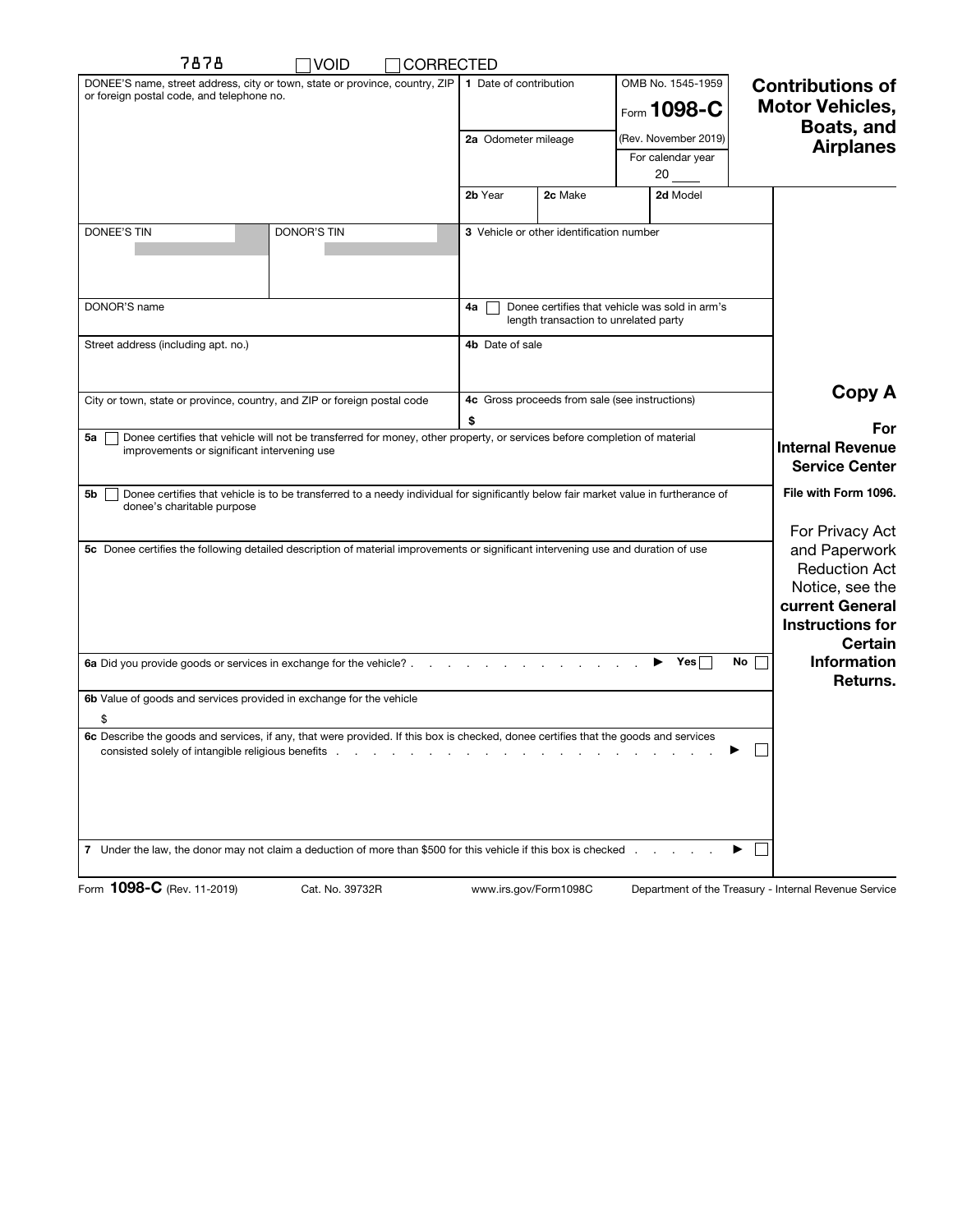|                                                                                                                                                                                                                                                                                                                                                                       | CORRECTED (if checked)                                                                        |                                                            |                                                | Attachment Sequence No. 155A                          |  |
|-----------------------------------------------------------------------------------------------------------------------------------------------------------------------------------------------------------------------------------------------------------------------------------------------------------------------------------------------------------------------|-----------------------------------------------------------------------------------------------|------------------------------------------------------------|------------------------------------------------|-------------------------------------------------------|--|
| DONEE'S name, street address, city or town, state or province, country, ZIP<br>or foreign postal code, and telephone no.                                                                                                                                                                                                                                              |                                                                                               | OMB No. 1545-1959<br>1 Date of contribution<br>Form 1098-C |                                                | <b>Contributions of</b><br><b>Motor Vehicles,</b>     |  |
|                                                                                                                                                                                                                                                                                                                                                                       | 2a Odometer mileage                                                                           |                                                            | (Rev. November 2019)                           | Boats, and                                            |  |
|                                                                                                                                                                                                                                                                                                                                                                       |                                                                                               |                                                            | For calendar year<br>$20$ <sub>——</sub>        | <b>Airplanes</b>                                      |  |
|                                                                                                                                                                                                                                                                                                                                                                       | 2b Year                                                                                       | 2c Make                                                    | 2d Model                                       |                                                       |  |
| <b>DONEE'S TIN</b><br><b>DONOR'S TIN</b>                                                                                                                                                                                                                                                                                                                              |                                                                                               | 3 Vehicle or other identification number                   |                                                |                                                       |  |
| DONOR'S name                                                                                                                                                                                                                                                                                                                                                          | Donee certifies that vehicle was sold in arm's<br>4a<br>length transaction to unrelated party |                                                            |                                                |                                                       |  |
| Street address (including apt. no.)                                                                                                                                                                                                                                                                                                                                   | 4b Date of sale                                                                               |                                                            |                                                | Copy B                                                |  |
| City or town, state or province, country, and ZIP or foreign postal code                                                                                                                                                                                                                                                                                              | \$                                                                                            |                                                            | 4c Gross proceeds from sale (see instructions) | <b>For Donor</b>                                      |  |
| Donee certifies that vehicle will not be transferred for money, other property, or services before completion of material<br>5a<br>improvements or significant intervening use                                                                                                                                                                                        |                                                                                               |                                                            |                                                | In order to take<br>a deduction of<br>more than \$500 |  |
| Donee certifies that vehicle is to be transferred to a needy individual for significantly below fair market value in furtherance of<br>5b<br>donee's charitable purpose                                                                                                                                                                                               |                                                                                               |                                                            |                                                | for this<br>contribution, you<br>must attach this     |  |
| 5c Donee certifies the following detailed description of material improvements or significant intervening use and duration of use                                                                                                                                                                                                                                     |                                                                                               |                                                            |                                                | copy to your<br>federal tax<br>return.                |  |
|                                                                                                                                                                                                                                                                                                                                                                       |                                                                                               |                                                            |                                                | Unless box 5a or<br>5b is checked,<br>your deduction  |  |
| 6a Did you provide goods or services in exchange for the vehicle?                                                                                                                                                                                                                                                                                                     |                                                                                               |                                                            | Yes<br>▶                                       | cannot exceed<br>No<br>the amount in                  |  |
| 6b Value of goods and services provided in exchange for the vehicle<br>\$                                                                                                                                                                                                                                                                                             |                                                                                               |                                                            |                                                | box 4c.                                               |  |
| 6c Describe the goods and services, if any, that were provided. If this box is checked, donee certifies that the goods and services<br>consisted solely of intangible religious benefits entity of the state of the state of the state of the state of the state of the state of the state of the state of the state of the state of the state of the state of the st |                                                                                               |                                                            |                                                |                                                       |  |
| 7 Under the law, the donor may not claim a deduction of more than \$500 for this vehicle if this box is checked                                                                                                                                                                                                                                                       |                                                                                               |                                                            | ▶                                              |                                                       |  |
| Form 1098-C (Rev. 11-2019)<br>www.irs.gov/Form1098C                                                                                                                                                                                                                                                                                                                   |                                                                                               |                                                            |                                                | Department of the Treasury - Internal Revenue Service |  |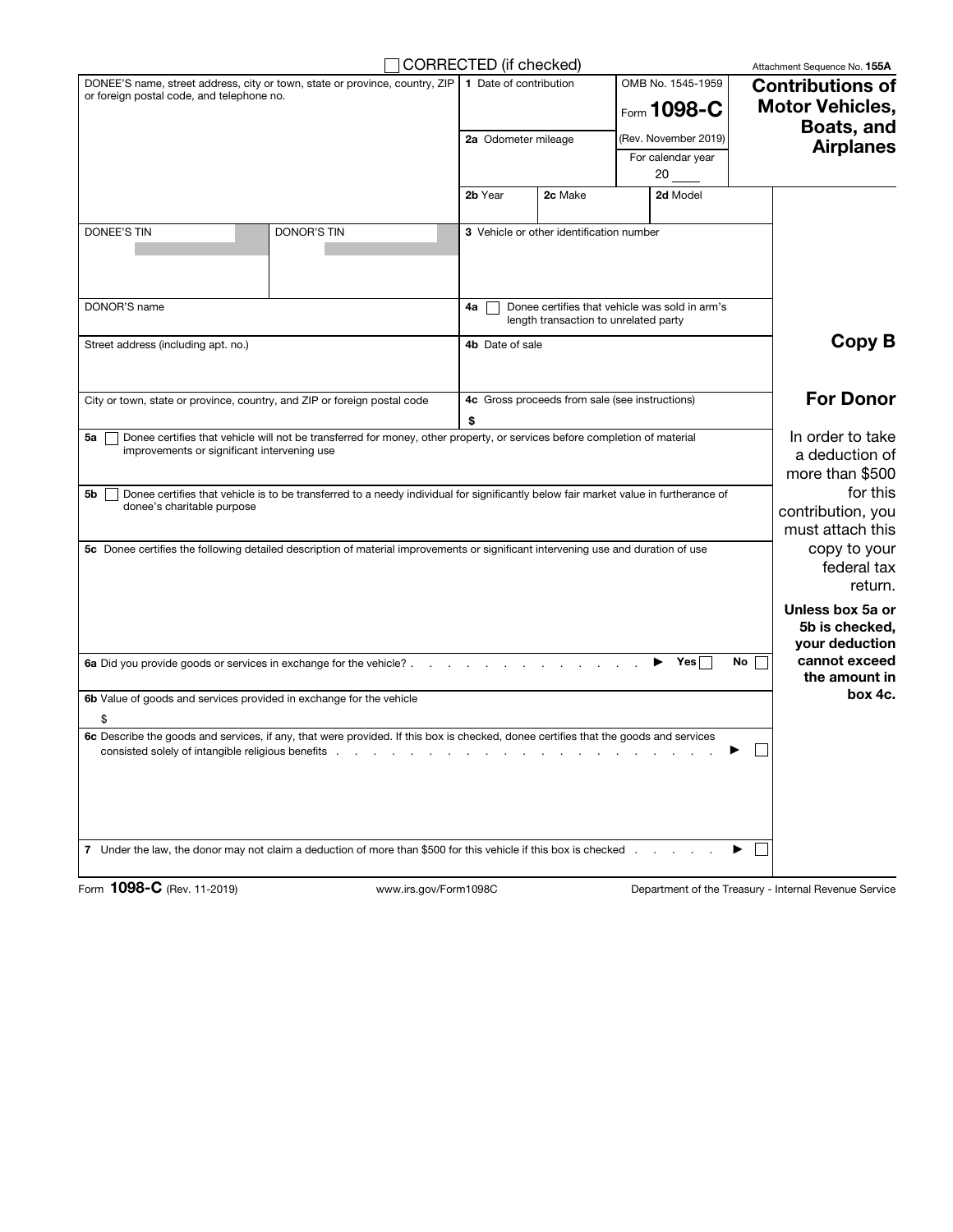| □ CORRECTED (if checked) |  |
|--------------------------|--|
|--------------------------|--|

|                                                                                                                                                                                | CORRECTED (if checked)                                                                        |                                          |                         |                                                              |  |
|--------------------------------------------------------------------------------------------------------------------------------------------------------------------------------|-----------------------------------------------------------------------------------------------|------------------------------------------|-------------------------|--------------------------------------------------------------|--|
| DONEE'S name, street address, city or town, state or province, country, ZIP 1 Date of contribution<br>or foreign postal code, and telephone no.                                |                                                                                               |                                          | OMB No. 1545-1959       | <b>Contributions of</b>                                      |  |
|                                                                                                                                                                                |                                                                                               |                                          | Form 1098-C             | <b>Motor Vehicles,</b>                                       |  |
|                                                                                                                                                                                | 2a Odometer mileage                                                                           |                                          | (Rev. November 2019)    | Boats, and                                                   |  |
|                                                                                                                                                                                |                                                                                               |                                          | For calendar year<br>20 | <b>Airplanes</b>                                             |  |
|                                                                                                                                                                                | 2b Year                                                                                       | 2c Make                                  | 2d Model                |                                                              |  |
| DONEE'S TIN<br><b>DONOR'S TIN</b>                                                                                                                                              |                                                                                               | 3 Vehicle or other identification number |                         |                                                              |  |
| DONOR'S name                                                                                                                                                                   | Donee certifies that vehicle was sold in arm's<br>4а<br>length transaction to unrelated party |                                          |                         |                                                              |  |
| Street address (including apt. no.)                                                                                                                                            | 4b Date of sale                                                                               |                                          |                         |                                                              |  |
| City or town, state or province, country, and ZIP or foreign postal code                                                                                                       | 4c Gross proceeds from sale (see instructions)<br>\$                                          |                                          |                         | Copy C                                                       |  |
| Donee certifies that vehicle will not be transferred for money, other property, or services before completion of material<br>5а<br>improvements or significant intervening use |                                                                                               |                                          |                         | <b>For Donor's</b><br><b>Records</b>                         |  |
| Donee certifies that vehicle is to be transferred to a needy individual for significantly below fair market value in furtherance of<br>5b<br>donee's charitable purpose        |                                                                                               |                                          |                         | <b>This</b><br>information is                                |  |
| 5c Donee certifies the following detailed description of material improvements or significant intervening use and duration of use                                              |                                                                                               |                                          |                         | being furnished<br>to the IRS<br>unless box 7<br>is checked. |  |
| 6a Did you provide goods or services in exchange for the vehicle?                                                                                                              |                                                                                               |                                          | Yes<br>▶                | No                                                           |  |
| 6b Value of goods and services provided in exchange for the vehicle                                                                                                            |                                                                                               |                                          |                         |                                                              |  |
| \$                                                                                                                                                                             |                                                                                               |                                          |                         |                                                              |  |
| 6c Describe the goods and services, if any, that were provided. If this box is checked, donee certifies that the goods and services                                            |                                                                                               |                                          |                         |                                                              |  |
| 7 Under the law, the donor may not claim a deduction of more than \$500 for this vehicle if this box is checked                                                                |                                                                                               |                                          |                         |                                                              |  |

Form 1098-C (Rev. 11-2019) (keep for your records) www.irs.gov/Form1098C

Department of the Treasury - Internal Revenue Service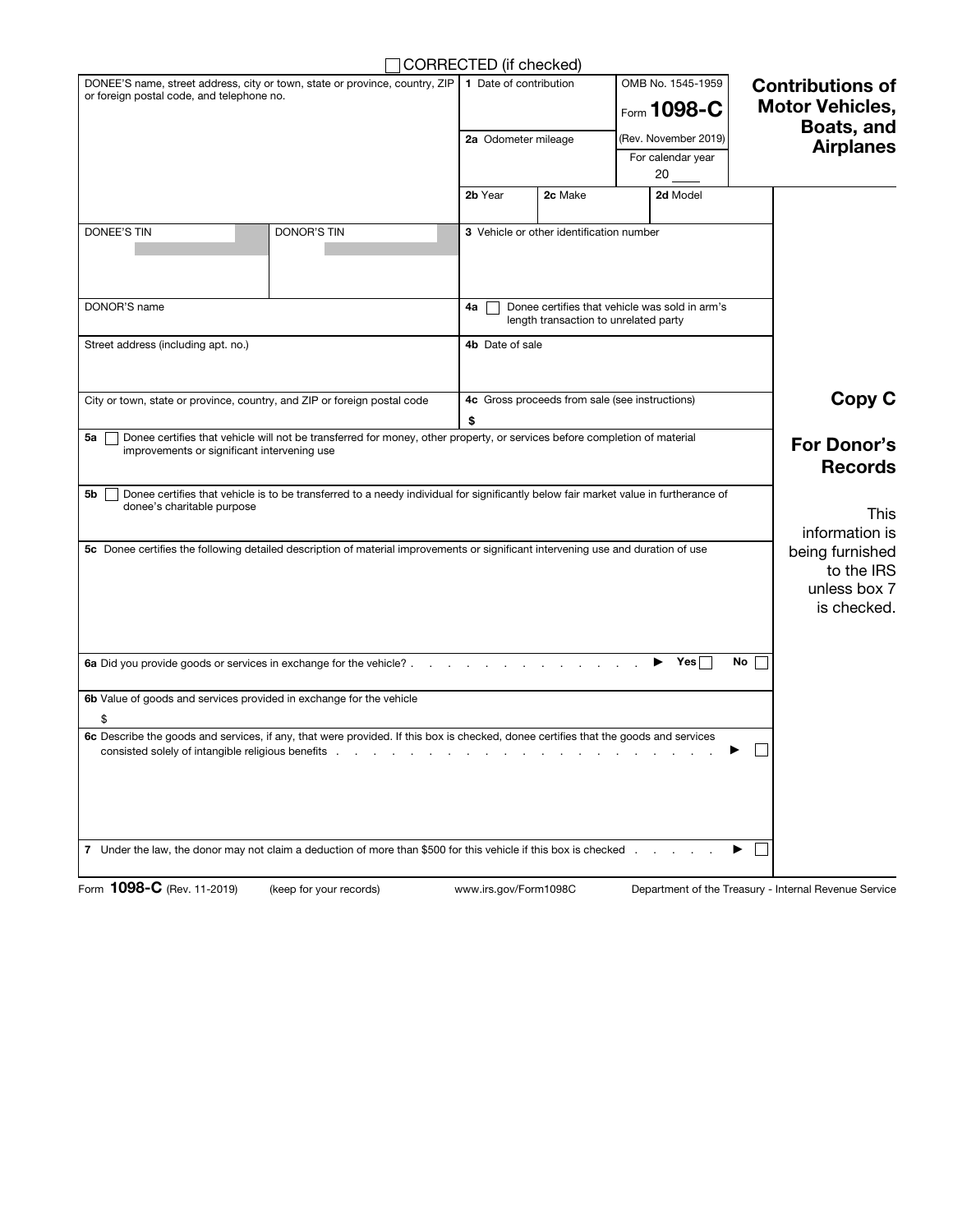## Instructions for Donor

Caution: You must attach Copy B of Form 1098-C to your income tax return in order to take a deduction for the contribution of a qualified vehicle with a claimed value of more than \$500. (If you *e-file* your return, you must (a) attach Copy B of Form 1098-C to Form 8453 and mail the forms to the IRS, or (b) include Form 1098-C as a PDF attachment if your software program permits.) If you do not attach Copy B of Form 1098-C to your return (or to Form 8453) when required, the IRS will disallow your deduction. Generally, you must also attach Form 8283, Noncash Charitable Contributions, if the amount you deduct for all noncash gifts is more than \$500. See the Instructions for Form 8283 for exceptions.

You received Form 1098-C because you donated a motor vehicle, boat, or airplane ("donated vehicle") to the charity shown on the front of this form. Generally, the charity must furnish this form to you no later than 30 days after the date it sold the donated vehicle (if box 4a is checked) or 30 days after the date of the contribution (if box 5a or 5b is checked). If none of these boxes is checked, you must obtain this form by the due date (including extensions) of your tax return for the year of the contribution (or, if earlier, the date you file that return).

Donor's taxpayer identification number (TIN). For your protection, this form may show only the last four digits of your TIN (social security number (SSN), individual taxpayer identification number (ITIN), adoption taxpayer identification number (ATIN), or employer identification number (EIN)). However, the issuer has reported your complete TIN to the IRS.

Box 1. Shows the date the charity received the donated vehicle.

Boxes 2a–2d. Shows the vehicle odometer mileage reading (motor vehicles only), make, model, and year of the donated vehicle.

Box 3. Shows the vehicle identification number (VIN) for a motor vehicle, the hull identification number for a boat, or the aircraft identification number for an airplane.

Box 4a. This box is required to be checked by the charity to certify that the donated vehicle was sold for more than \$500 to an unrelated party in an arm's length transaction.

Box 4c. Shows the gross proceeds the charity received from the sale of the donated vehicle. If box 4a is checked, you generally can take a deduction equal to the smaller of the amount in box 4c or the vehicle's fair market value (FMV) on the date of the contribution. However, if that value was more than your cost or other basis, see Pub. 526, Charitable Contributions.

**Box 5a.** This box is required to be checked by the charity to certify that the donated vehicle will not be sold before completion of a significant intervening use or material improvement by the charity. If the box is checked, you generally can take a deduction equal to the vehicle's FMV on the date of the contribution. However, if that value was more than your cost or other basis, see Pub. 526.

**Box 5b.** This box is required to be checked by the charity to certify that the donated vehicle is to be transferred to a needy individual in direct furtherance of the donee's charitable purpose of relieving the poor and distressed or underprivileged who are in need of a means of transportation. If this box is checked, you generally can take a deduction equal to the vehicle's FMV on the date of the contribution. However, if that value was more than your cost or other basis, see Pub. 526.

Box 6b. Shows a good faith estimate by the charity of the value of any goods and services provided to you for the donated vehicle. Generally, the amount of your charitable contribution is reduced by the value of the goods and services provided. However, see the instructions for box 6c below. Also, see *Contributions From Which You Benefit* in Pub. 526.

**Box 6c.** This box is required to be checked by the charity if the goods and services consisted solely of intangible religious benefits. If checked, you do not have to reduce the amount of your charitable contribution by the value of such benefits. An intangible religious benefit means a benefit that generally is not sold in a commercial transaction, such as admission to a religious ceremony.

Box 7. If this box is checked, your deduction in most cases equals the smaller of \$500 or the donated vehicle's FMV on the date of the contribution. However, if that value was more than your cost or other basis, see Pub. 526.

**Future developments.** For the latest information about developments related to Form 1098-C and its instructions, such as legislation enacted after they were published, go to *www.irs.gov/Form1098C.*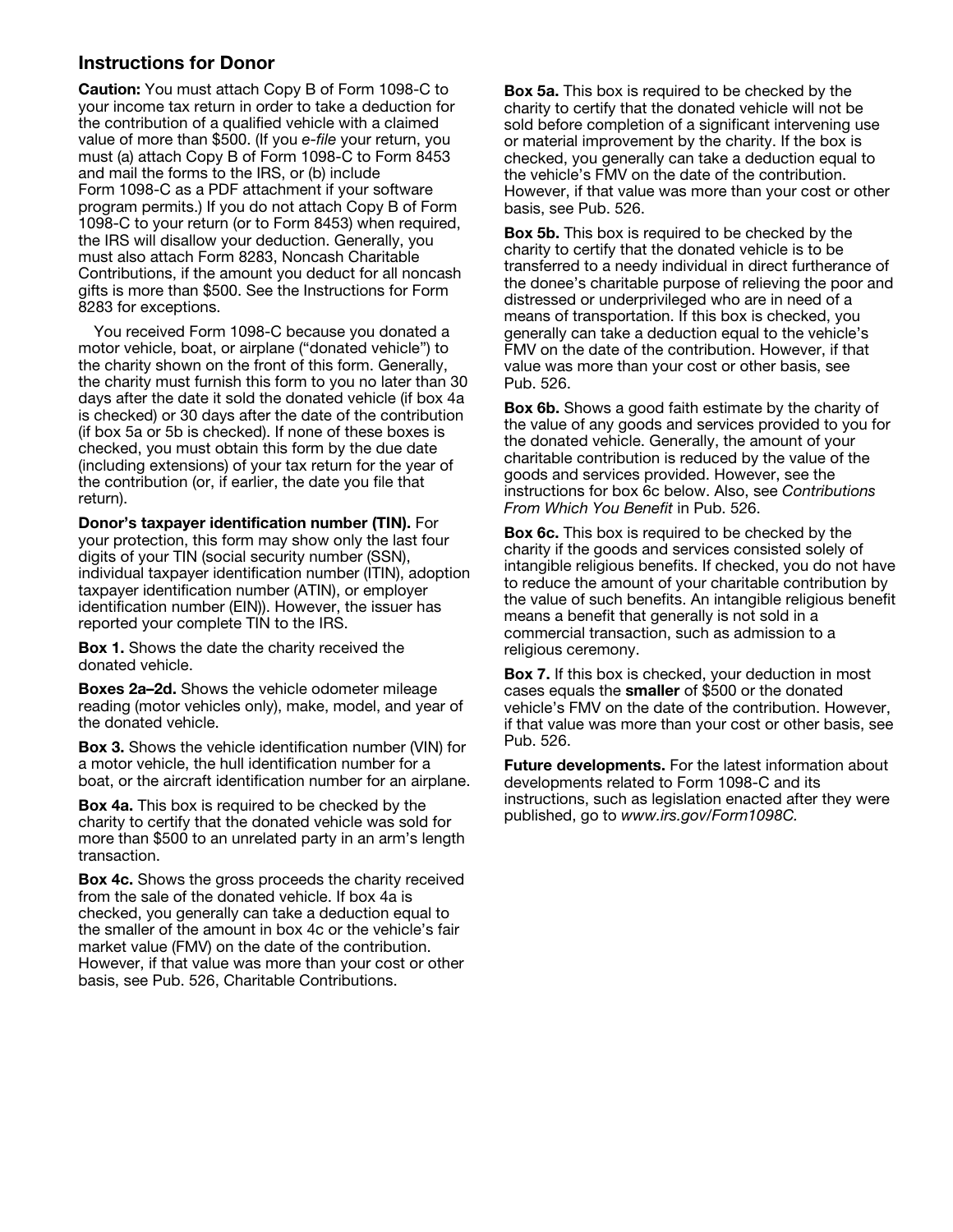| <b>VOID</b><br><b>CORRECTED</b>                                                                                                                                                                                              |                                                                                               |                                          |                                    |                                                                 |  |
|------------------------------------------------------------------------------------------------------------------------------------------------------------------------------------------------------------------------------|-----------------------------------------------------------------------------------------------|------------------------------------------|------------------------------------|-----------------------------------------------------------------|--|
| DONEE'S name, street address, city or town, state or province, country, $\mathbb{ZIP}$   1 Date of contribution<br>or foreign postal code, and telephone no.                                                                 |                                                                                               |                                          | OMB No. 1545-1959<br>Form $1098-C$ | <b>Contributions of</b><br><b>Motor Vehicles,</b><br>Boats, and |  |
|                                                                                                                                                                                                                              | 2a Odometer mileage                                                                           |                                          | (Rev. November 2019)               | <b>Airplanes</b>                                                |  |
|                                                                                                                                                                                                                              |                                                                                               |                                          | For calendar year                  |                                                                 |  |
|                                                                                                                                                                                                                              | 2b Year                                                                                       | 2c Make                                  | 20<br>2d Model                     |                                                                 |  |
|                                                                                                                                                                                                                              |                                                                                               |                                          |                                    |                                                                 |  |
| <b>DONOR'S TIN</b><br>DONEE'S TIN                                                                                                                                                                                            |                                                                                               | 3 Vehicle or other identification number |                                    |                                                                 |  |
| DONOR'S name                                                                                                                                                                                                                 | Donee certifies that vehicle was sold in arm's<br>4a<br>length transaction to unrelated party |                                          |                                    |                                                                 |  |
| Street address (including apt. no.)                                                                                                                                                                                          | 4b Date of sale                                                                               |                                          |                                    | <b>Copy D</b>                                                   |  |
| City or town, state or province, country, and ZIP or foreign postal code                                                                                                                                                     | 4c Gross proceeds from sale (see instructions)<br>\$                                          |                                          |                                    | <b>For Donee</b>                                                |  |
| Donee certifies that vehicle will not be transferred for money, other property, or services before completion of material<br>5a<br>improvements or significant intervening use                                               |                                                                                               |                                          |                                    | For Privacy Act                                                 |  |
| Donee certifies that vehicle is to be transferred to a needy individual for significantly below fair market value in furtherance of<br>5b<br>donee's charitable purpose                                                      |                                                                                               |                                          |                                    | and Paperwork<br><b>Reduction Act</b><br>Notice, see the        |  |
| 5c Donee certifies the following detailed description of material improvements or significant intervening use and duration of use<br>current General<br><b>Instructions for</b><br>Certain<br><b>Information</b><br>Returns. |                                                                                               |                                          |                                    |                                                                 |  |
| 6a Did you provide goods or services in exchange for the vehicle?                                                                                                                                                            |                                                                                               |                                          | Yes <sub>1</sub>                   | No                                                              |  |
| 6b Value of goods and services provided in exchange for the vehicle                                                                                                                                                          |                                                                                               |                                          |                                    |                                                                 |  |
| \$<br>6c Describe the goods and services, if any, that were provided. If this box is checked, donee certifies that the goods and services                                                                                    |                                                                                               |                                          |                                    |                                                                 |  |
| consisted solely of intangible religious benefits                                                                                                                                                                            |                                                                                               |                                          |                                    |                                                                 |  |
| 7 Under the law, the donor may not claim a deduction of more than \$500 for this vehicle if this box is checked.                                                                                                             |                                                                                               |                                          |                                    |                                                                 |  |

Form 1098-C (Rev. 11-2019) www.irs.gov/Form1098C

Department of the Treasury - Internal Revenue Service